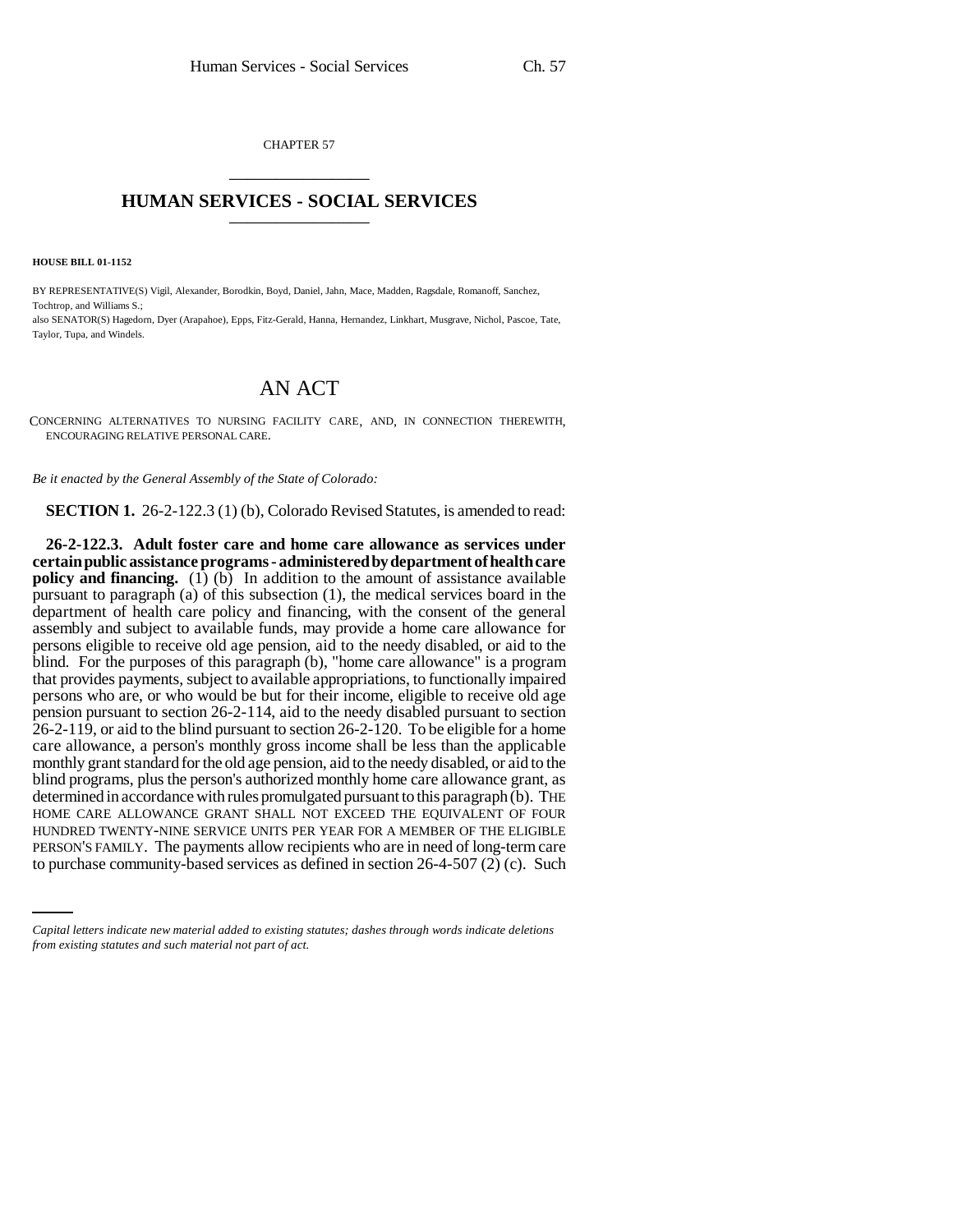services may include, but need not be limited to, the supervision of self-administered medications, assistance with activities of daily living as defined in section 26-4-507 (2) (a), and assistance with instrumental activities of daily living as defined in section 26-4-507 (2) (g). The rules adopted by the medical services board shall specify, in accordance with the provisions of this section, the services available under the program and shall specify eligibility criteria for the home care allowance program, which shall be in addition to the eligibility criteria for the old age pension, aid to the needy disabled, or aid to the blind programs. In addition, the rules shall specifically provide for a determination as to the person's functional impairment and the person's unmet need for paid care and shall address amounts awarded to persons eligible for home care allowance. The medical services board shall specify in the rules the methods for determining the unmet need for paid care and the amount of a home care allowance that may be awarded to eligible persons. THE AMOUNT OF THE HOME CARE ALLOWANCE SHALL NOT EXCEED THE EQUIVALENT OF FOUR HUNDRED TWENTY-NINE SERVICE UNITS PER YEAR FOR A MEMBER OF THE ELIGIBLE PERSON'S FAMILY. Such methods may be based on how often a person experiences unmet need for paid care or any other method that the medical services board determines is valid in correlating unmet need for paid care with an amount of a home care allowance award. The medical services board shall require that eligibility and unmet need for paid care be determined through the use of a comprehensive and uniform client assessment instrument as described in section 26-4-507. The medical services board may adjust income eligibility criteria, including any functional impairment standard, or the amounts awarded to eligible persons or may limit or suspend enrollments as necessary to manage the home care allowance program within the funds appropriated by the general assembly. In addition, the medical services board may adjust which services are available under the program; except that such adjustment shall be consistent with the provisions of this subsection  $(1)$ .

**SECTION 2.** 26-4-609 (2), Colorado Revised Statutes, is amended to read:

**26-4-609. Special provisions - personal care services provided by a family.** (2) The maximum reimbursement for the services provided by a member of the person's family per year for each client shall not exceed five thousand dollars per family per year THE EQUIVALENT OF FOUR HUNDRED FORTY-FOUR SERVICE UNITS PER YEAR FOR A MEMBER OF THE ELIGIBLE PERSON'S FAMILY.

**SECTION 3.** 26-4-645.5 (2), Colorado Revised Statutes, is amended to read:

**26-4-645.5. Special provisions - personal care services provided by a family.** (2) The maximum reimbursement for the services provided by a member of the person's family per year for each client shall not exceed five thousand dollars per family per year THE EQUIVALENT OF FOUR HUNDRED FORTY-FOUR SERVICE UNITS PER YEAR FOR A MEMBER OF THE ELIGIBLE PERSON'S FAMILY.

**SECTION 4.** 26-4-684 (3) (b), Colorado Revised Statutes, is amended to read:

**26-4-684. Implementation of home- and community-based services program for persons with brain injury authorized - federal waiver - duties of the department.** (3) (b) A member of an eligible person's family, other than the person's spouse or a parent of a minor, may be employed to provide personal care services to such person. The maximum reimbursement for the services provided by